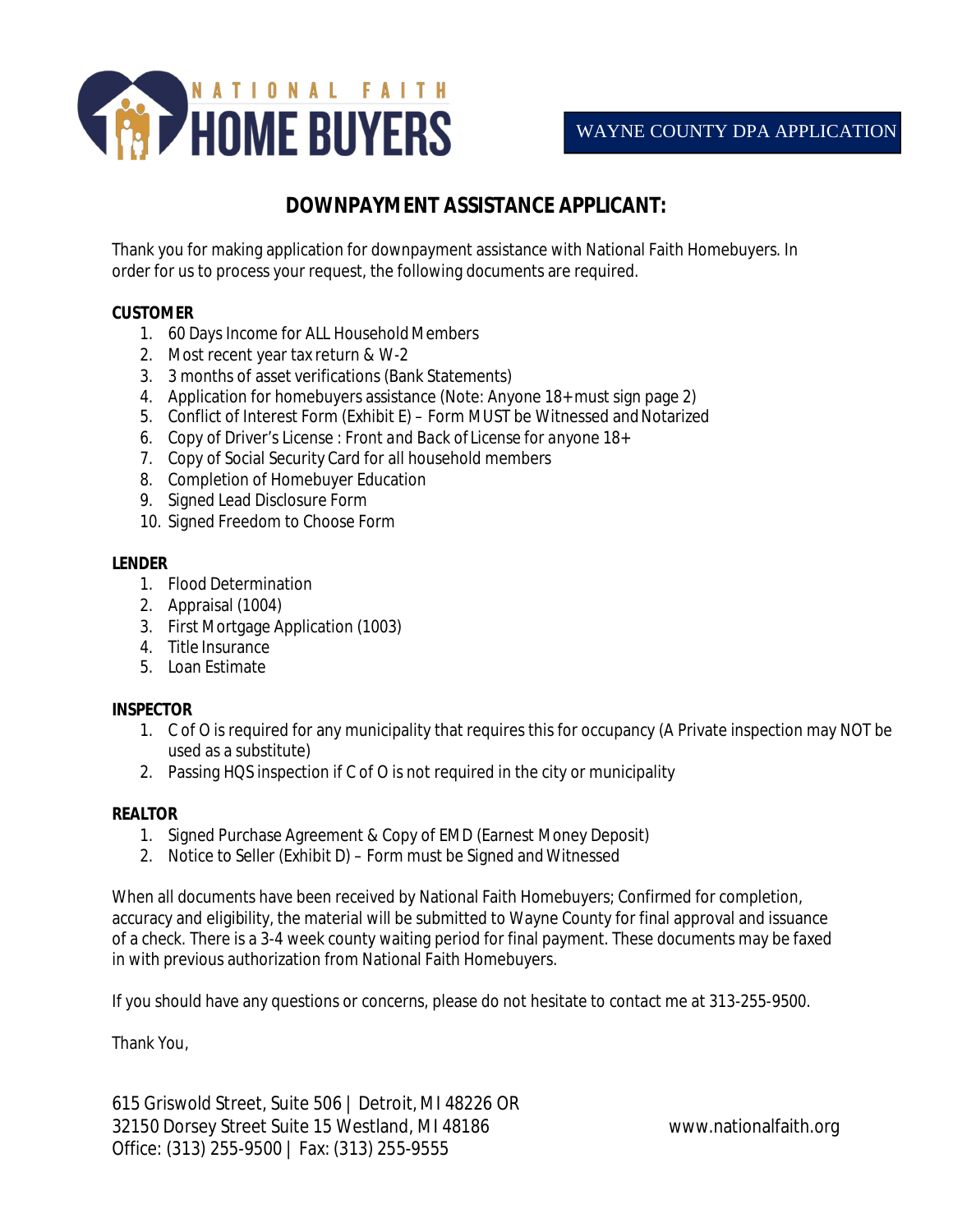## **Wayne County Down Payment Information**

- You must be a first time homebuyer
- Your household income may not exceed the amount listed by HUD for your household size
- You have to complete the required education
- You must be purchasing in one of the following cities: Allen Park, Belleville, Brownstown, Ecorse, Flat Rock, Garden City, Gibraltar, Grosse Ile Twp., Grosse Pointe, Grosse Pointe Farms, Grosse Pointe Park, Grosse Pointe Woods, Hamtramck, Harper Woods, Highland Park, Huron Twp., Inkster, Melvindale, Plymouth Twp., River Rouge, Riverview, Rockwood, Romulus, Southgate, Sumpter Twp., Northville Twp., Plymouth, Trenton, Van Buren Twp., Wayne, Woodhaven, Wyandotte
- Your assets may not exceed \$10,000.00
- The housing ratio must not exceed 30% and the debt to income ratio not exceed 43%
- The program affordability period forgives up to \$7,500 loan after the initial five-year ownership period. A lien will be placed on the property specifying these conditions.
- Each section of the application for assistance must be completed for each household/family member. If the amount for any family member is zero (0), you must enter a zero (0). Your application for assistance will not be processed if any information is missing. All lines that require a signature must be signed. If there is a witness line, it must be signed by a witness before it can be submitted. If there is a notary section, the document must be notarized before it can be submitted.
- All household income must be declared and will be counted toward the income limit for your family size
- **NO FILE(S) WILL BE SUBMITTED TO WAYNE COUNTY FOR PAYMENT UNTIL ALL DOCUMENTATION HAS BEEN RECEIVED AND VERIFIED FOR ACCURACY, COMPLETION AND ELIGIBILITY**
- If you are unsure how to complete your paperwork, please call or come into our office so a NFH representative can help you complete your paperwork.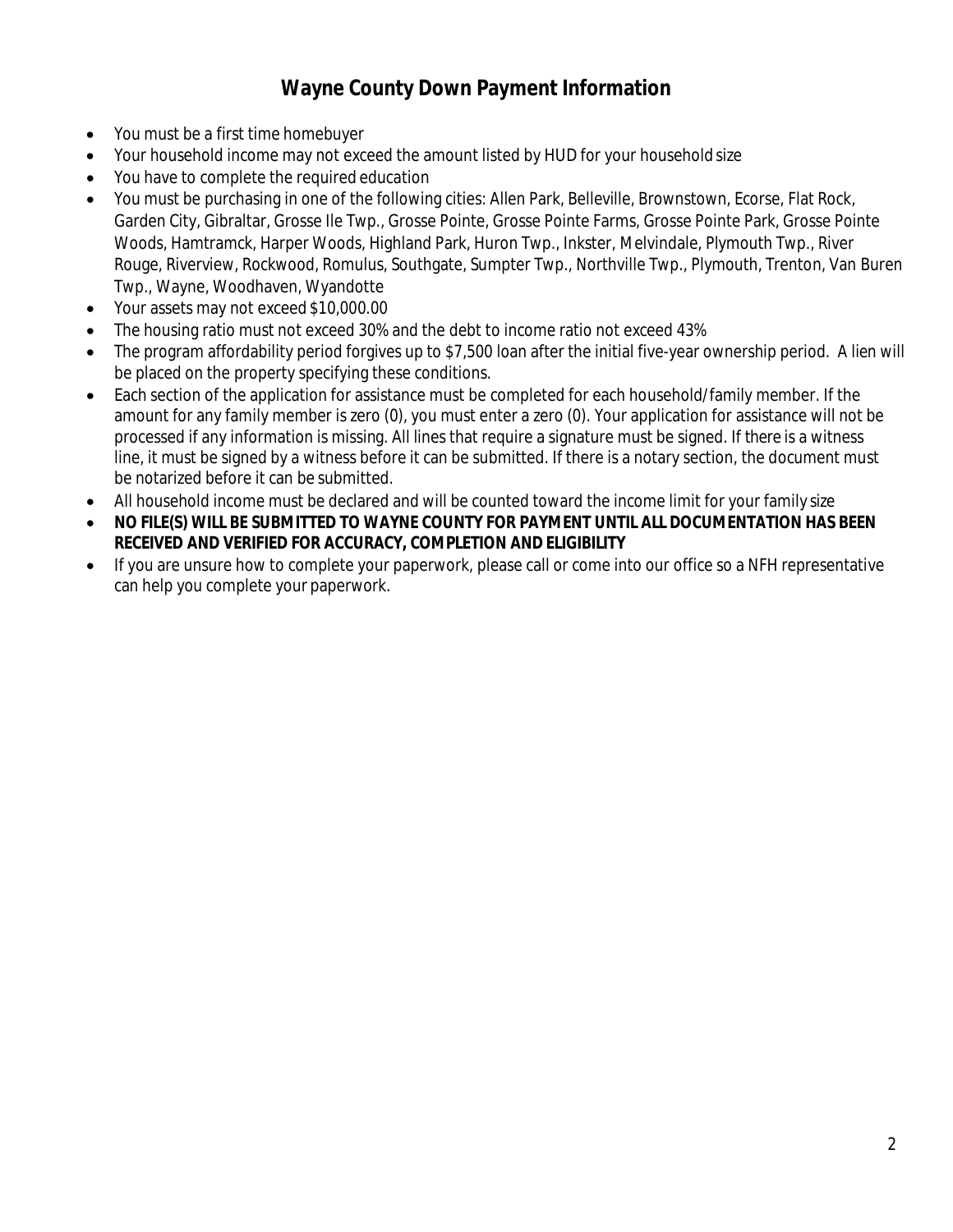

Please complete this application as accurately as possible. Documentation verifying all sources of income, benefits, and assets must be submitted with this application. If you are unsure of which documents to submit, please contact the application processor. If you wish to provide additional information of explanation, you may use the back of this form. All responses must be provided by the loan applicant(s). Please type or print legibly.

**Date:**

**Applicant Name(s):**

**Current Street Address, City, State, Zip Code:**

**Phone Number (Home, Work & Cell)**

**Are you a first-time homebuyer? (circle one) YES NO Email Address:**

# **ALL INFORMATION IS REQUIRED FOR EACH FAMILY MEMBER. IF THE AMOUNT IS ZERO (0), YOU MUST WRITE A ZERO (0). YOUR FORM WILL BE RETURNED FOR ANY MISSING INFORMATION.**

| <b>Family Members</b> | Date of Birth | <b>Relationship to Head of Household</b> |
|-----------------------|---------------|------------------------------------------|
|                       |               |                                          |
|                       |               |                                          |
|                       |               |                                          |
|                       |               |                                          |
|                       |               |                                          |

#### **Annual Wages/Salaries**

| <b>Family Members</b> | <b>Gross Base Employment</b> | <b>Average Overtime</b> |
|-----------------------|------------------------------|-------------------------|
|                       |                              |                         |
|                       |                              |                         |
|                       |                              |                         |
|                       |                              |                         |
|                       |                              |                         |

#### **Annual Benefits/Pensions**

| <b>Family Members</b> | <b>Unemployment</b> | <b>Social Security</b> | <b>Insurance Policy</b> | <b>Disability</b> |
|-----------------------|---------------------|------------------------|-------------------------|-------------------|
|                       |                     |                        |                         |                   |
|                       |                     |                        |                         |                   |
|                       |                     |                        |                         |                   |
|                       |                     |                        |                         |                   |
|                       |                     |                        |                         |                   |

#### **Annual Public Assistance/Other**

| <b>Family Members</b> | <b>Public Aid</b> | <b>Alimony</b> | <b>Child Support</b> | <b>Annuities</b> | <b>Other</b> |
|-----------------------|-------------------|----------------|----------------------|------------------|--------------|
|                       |                   |                |                      |                  |              |
|                       |                   |                |                      |                  |              |
|                       |                   |                |                      |                  |              |
|                       |                   |                |                      |                  |              |
|                       |                   |                |                      |                  |              |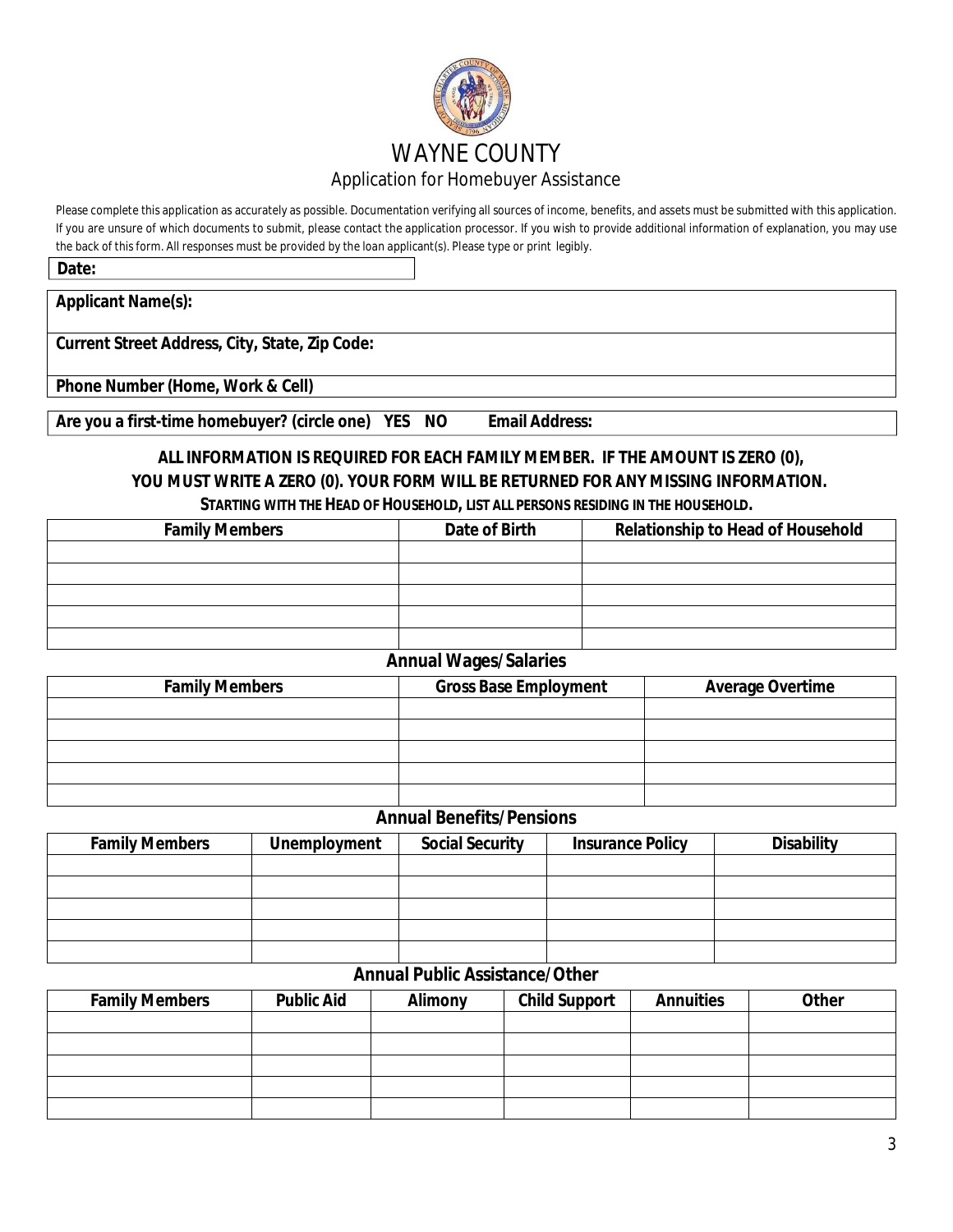#### **Assets**

| <b>Type of Assets</b>        | <b>Current Cash Value</b> | <b>Annual Income</b> |
|------------------------------|---------------------------|----------------------|
| <b>Checking Account</b>      |                           |                      |
| <b>Savings Account</b>       |                           |                      |
| <b>Money Market Account</b>  |                           |                      |
| <b>Stocks/Bonds</b>          |                           |                      |
| <b>Life Insurance Policy</b> |                           |                      |
| <b>Additional Property</b>   |                           |                      |
| <b>Owned Business(es)</b>    |                           |                      |

Household Information: Thisinformation is for record keeping purposes only and will not be used to approve or deny assistance. Head of Household: (circle one) Single, Non-Elderly Elderly Hispanic ()Yes ( Related/Single Parent ) No Related/Two Parents Other Race/Ethnicity: (Circle One) White Black/African American Black/African American & White Asian American Indian/Alaskan Native American Indian/Alaskan Native & White American Indian/Alaskan Native & Black/African American Asian & White Asian/Pacific Islander Native Hawaiian/Other Pacific Islander Other Multi-Racial

A signature and date are required in order for this application and statement of income to be considered valid. The applicant(s) certifies that all of the information in this application and all the information furnished in support of this application is given for the purpose of obtaining a loan and is true and complete to the best of the Applicant's knowledge and belief. Verification of any of the information contained in this application may be obtained from any source named herein. PENALTY FOR FALSE OR FRAUDULUENT STATEMENT: U.S.C. Title 18, Section 1001, provides: "Whoever, in any matter within the jurisdiction of any department or agency of the United States knowingly and willfully falsifies or makes any false, fictitious or fraudulent statements, representations, or makes or uses any false writing or document knowing the same or contain any false, factious or fraudulent statement or entry, shall be fined not more than \$10,000.00 or imprisoned no more than five years or both." All household members above the age of eighteen (18) are *REQUIRED* to sign this application, and submit all necessary employment/asset documentation.

| <b>Signature of Applicant</b>                     | Date |
|---------------------------------------------------|------|
| Signature of Co-Applicant/Other House-Hold Member | Date |
| Signature of Other House-Hold Member              | Date |

For Office Use Only

| Verified Annual Household Income Amount: \$       | Approval for Assistance:<br>YES.<br>NO. |
|---------------------------------------------------|-----------------------------------------|
| Reviewed By:                                      | Date:                                   |
| Lender Company Name:                              | Contact Person:                         |
| Telephone Number:                                 | <b>FAX Number:</b>                      |
| Purchase Property Address, City, State, Zip Code: |                                         |
|                                                   |                                         |
|                                                   |                                         |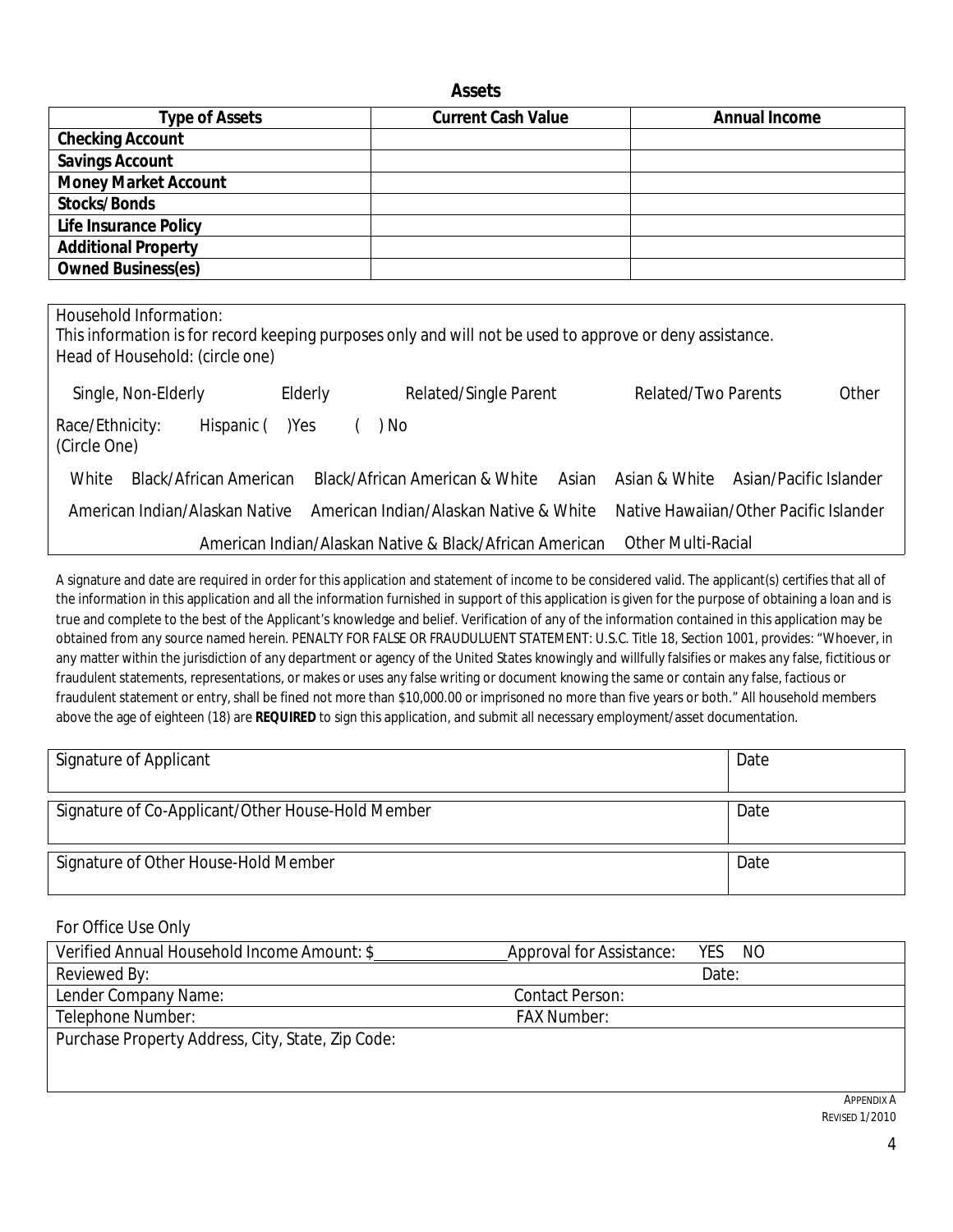# **PROTECT YOUR FAMILY FROM LEAD IN YOUR HOME**

May, 1995

After carefully reading the Lead Based Paint pamphlet, please detach this sheet and return it to your local housing authority, landlord, management office or community development office.

Receipt

I HAVE RECEIVED A COPY OF THE PAMPHLET ENTITLED:

*Protect Your Family From Lead In Your Home*

Print Full Name

Signature

Address and apt#

Date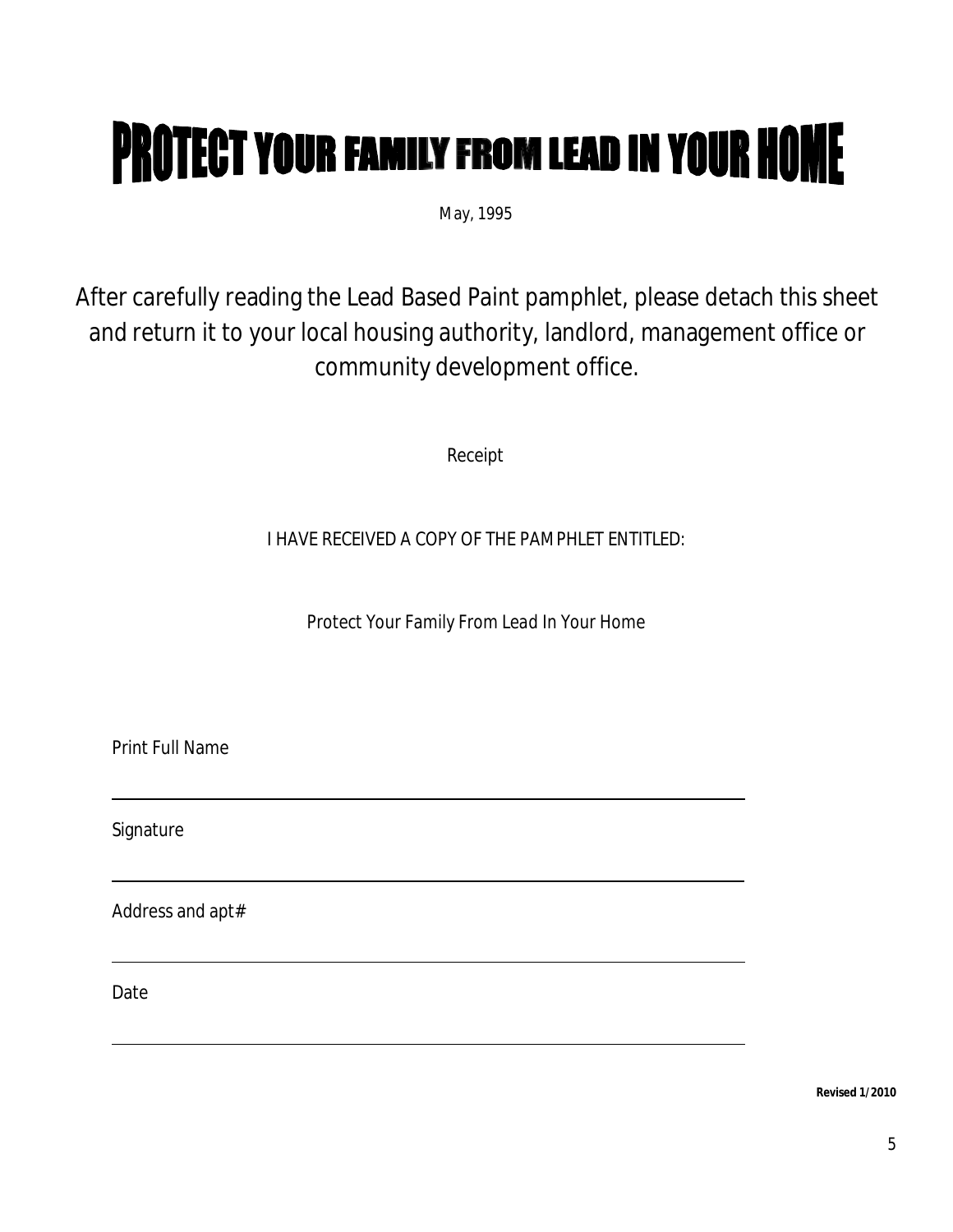

**WAYNE COUNTY HOMEBUYER PROGRAM**

# FREEDOM TO CHOOSE

The Wayne County First-Time Homebuyers Program services are designed to provide education and support towards the purchase of your first home. It's our goal to help you learn as much as possible about your housing options so you can go forward and make the best decision for yourself. When you're educated, you make informed decisions for you and your family.

You are encouraged to thoroughly evaluate mortgage loan products and lenders. You are free to choose the home, lender and realtor, regardless of any recommendations made by the County and the County's contractors. We're happy to refer you to others we know who do honest, fair work. Ultimately you choose who you want to work with.

Homebuyer Date

Homebuyer Counselor **Date**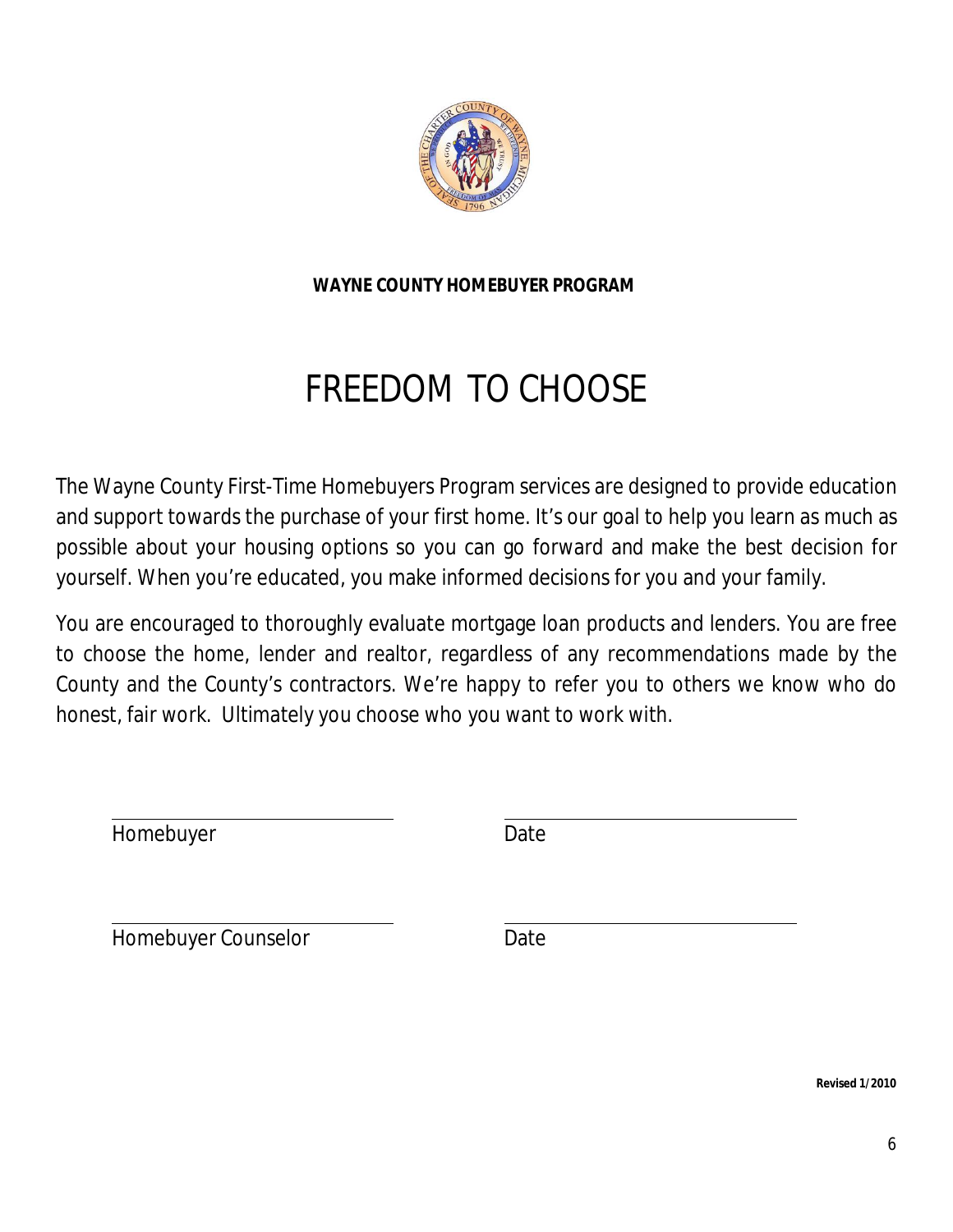#### **EXHIBIT D**

#### **NOTICE TO SELLER OF RESIDENTIAL PROPERTY OF**

#### **THE UNIFORM RELOCATION ASSISTANCE AND REAL PROPERTY**

#### **ACQUISITION POLICIES ACT OF 1970, AS AMENDED**

Date of Notice:

- 1. I, (We) , am (are) presently the owner(s) of property located at . I (We) hereby certify that no tenants have been living in this property within 90 days prior to the purchase agreement.
- 2. I (We) have been notified that this property is to be purchased by homebuyers receiving downpayment and/or closing cost assistance from the Wayne County Homebuyer Assistance Program funded by the U.S. Department of Housing and Urban Development (HUD) HOME Program.
- 3. The sale of this property is not a result of acquisition under the power of eminent domain by any Federal, State, County, or municipal agency and I (we) entered into the purchase agreement of my (our) own free will.
- 4. I (we) hereby agree that I (we) am (are) not being displaced by a government action and, therefore have no right to Relocation Assistance provided for in the Uniform Relocation Act of 1970 because of the above statement.

WITNESSES: SELLER(S):